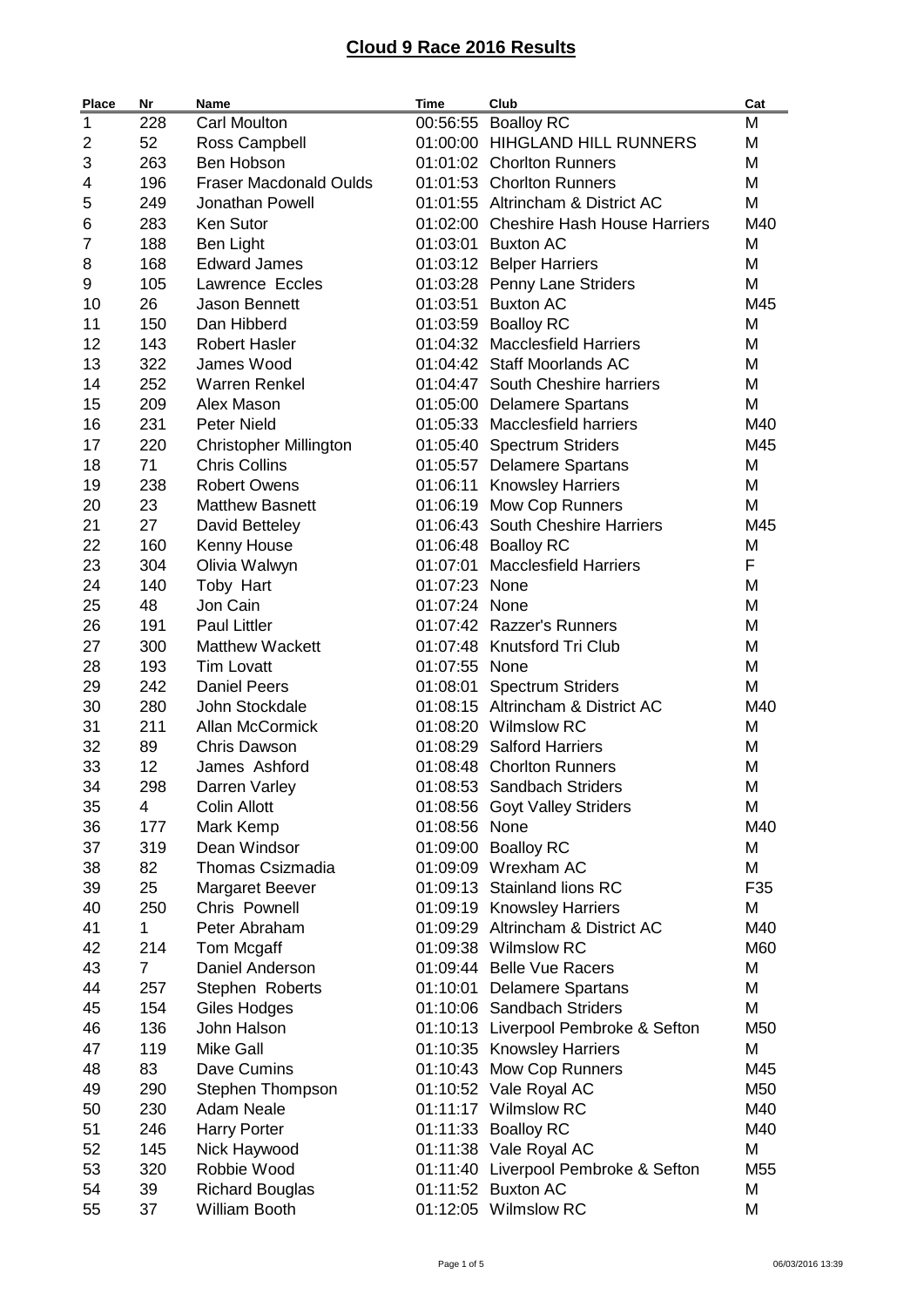| 56  | 74  | <b>Oliver Cook</b>        |               | 01:12:15 Long Eaton RC            | M45             |
|-----|-----|---------------------------|---------------|-----------------------------------|-----------------|
| 57  | 286 | <b>Tony Taylor</b>        |               | 01:12:20 Sandbach Striders        | M50             |
| 58  | 254 | <b>Stuart Rider</b>       |               | 01:12:38 Congleton Harriers       | M               |
| 59  | 67  | <b>Neil Clarke</b>        |               | 01:12:42 Macclesfield Harriers    | M <sub>55</sub> |
| 60  | 210 | Katie Latham              |               | 01:12:47 South Cheshire Harriers  | F               |
| 61  | 309 | Simon Wharton             | 01:13:25 None |                                   | M45             |
| 62  | 40  | Steve Broadfoot           |               | 01:13:45 Knowsley Harriers        | M50             |
| 63  | 303 | Vic Walsh                 |               | 01:13:47 Belle Vue Racers         | M               |
| 64  | 133 | Martin Gunther            |               | 01:13:51 Sandbach Striders        | M               |
| 65  | 308 | Howie Weiner              |               | 01:13:54 Belle Vue Racers         | M45             |
| 66  | 36  | Alan Bocking              |               | 01:14:02 Cheshire Hill Racers     | M60             |
| 67  | 42  | <b>Julian Brown</b>       |               | 01:14:06 Macclesfield Harriers    | M50             |
| 68  | 20  | Mark Baron                |               | 01:14:10 Biddulph Running Club    | M50             |
| 69  | 207 | Angela Markley            |               | 01:14:16 Macclesfield Harriers    | F35             |
| 70  | 217 | James Mcmurtry            |               | 01:14:19 Ashbourne                | M50             |
| 71  | 59  | Joe Cavanagh              |               | 01:14:24 Razzer's Runners         | M40             |
| 72  | 225 | Neil Morgan               |               | 01:14:26 Knutsford Tri Club       | M45             |
| 73  | 296 | Paul Wain                 |               | 01:14:30 Knutsford Tri Club       | M45             |
| 74  | 56  |                           |               |                                   | M               |
|     |     | Simone Capponi            |               | 01:14:40 Penny Lane Striders      | F               |
| 75  | 100 | Amy Durrant               |               | 01:14:42 South Cheshire Harriers  |                 |
| 76  | 313 | Lee Wilkinson             |               | 01:14:44 South Cheshire harriers  | M               |
| 77  | 173 | Nick Jones                |               | 01:15:01 Buxton AC                | M40             |
| 78  | 302 | Phoebe Wallbank           |               | 01:15:06 Belle Vue Racers         | F               |
| 79  | 315 | <b>Carl Williams</b>      |               | 01:15:09 Boalloy RC               | M50             |
| 80  | 77  | Patrick Corrigan          |               | 01:15:10 Birkenhead AC            | M <sub>55</sub> |
| 81  | 198 | Steve Macha               |               | 01:15:14 Boalloy RC               | M50             |
| 82  | 70  | Martin Coleman            |               | 01:15:20 Sandbach Striders        | M45             |
| 83  | 31  | <b>Bruce Blackman</b>     |               | 01:15:22 Shropshire Shufflers     | M45             |
| 84  | 223 | Rob Moore                 |               | 01:15:40 Dark Peak Fell Runners   | M45             |
| 85  | 5   | Ali Alsaadi               |               | 01:15:45 Belle Vue Racers         | M40             |
| 86  | 61  | <b>Richard Chadwick</b>   |               | 01:15:55 Trentham RC              | M               |
| 87  | 122 | <b>Neil Gerrity</b>       |               | 01:15:58 Newcastle (Staffs) AC    | M               |
| 88  | 182 | Lucinda Lamb              |               | 01:16:02 Delamere Spartans        | F               |
| 89  | 187 | <b>Michael Leek</b>       | 01:16:03 None |                                   | M45             |
| 90  | 135 | Mick Haire                |               | 01:16:13 Boalloy RC               | M50             |
| 91  | 57  | <b>Heather Carter</b>     |               | 01:16:14 Sandbach Striders        | F40             |
| 92  | 232 | David Nimmo               |               | 01:16:18 South Cheshire Harriers  | M               |
| 93  | 197 | Brian MacFadyen           |               | 01:16:32 Macclesfield Harriers    | M <sub>55</sub> |
| 94  | 62  | <b>Daniel Chadwick</b>    |               | 01:16:36 Spectrum Striders        | M               |
| 95  | 159 | Debbie Hope               | 01:16:41      | <b>Staff Moorlands AC</b>         | F45             |
| 96  | 47  | Mike Buckenham            | 01:16:43      | None                              | M45             |
| 97  | 92  | <b>Anthony Derbyshire</b> | 01:16:44      | <b>Boalloy RC</b>                 | M45             |
| 98  | 297 | Mark Andrew Vallely       | 01:16:47      | <b>Boalloy RC</b>                 | M               |
| 99  | 34  | Lora Blann                |               | 01:16:56 Altrincham & District AC | F35             |
| 100 | 244 | <b>Harriet Pickup</b>     |               | 01:17:05 Boalloy RC               | F               |
| 101 | 285 | Meng Tang                 |               | 01:17:07 Belle Vue Racers         | M               |
| 102 | 121 | <b>Andy Gaskell</b>       |               | 01:17:08 Spectrum Striders        | M45             |
| 103 | 149 | <b>Clive Hevey</b>        |               | 01:17:14 Fell Ponies              | M45             |
| 104 | 190 | Cathryn Lightfoot         |               | 01:17:24 Tattenhall Runners       | F40             |
| 105 | 51  | <b>Bruce Campbell</b>     |               | 01:17:35 Teignbridge Trotters     | M45             |
| 106 | 272 | <b>Spence Sivewright</b>  |               | 01:17:44 Macclesfield Harriers    | M50             |
|     |     |                           |               |                                   |                 |
| 107 | 114 | Kenny Forster             |               | 01:17:45 Spectrum Striders        | M55             |
| 108 | 16  | <b>Peter Bailey</b>       |               | 01:17:55 Buxton AC                | M50             |
| 109 | 102 | Sean Dyer                 |               | 01:17:58 South Cheshire Harriers  | M               |
| 110 | 109 | <b>Helen Evans</b>        |               | 01:18:02 Macclesfield Harriers    | F35             |
| 111 | 243 | <b>Geoff Pettengell</b>   |               | 01:18:05 Mow Cop Runners          | M <sub>55</sub> |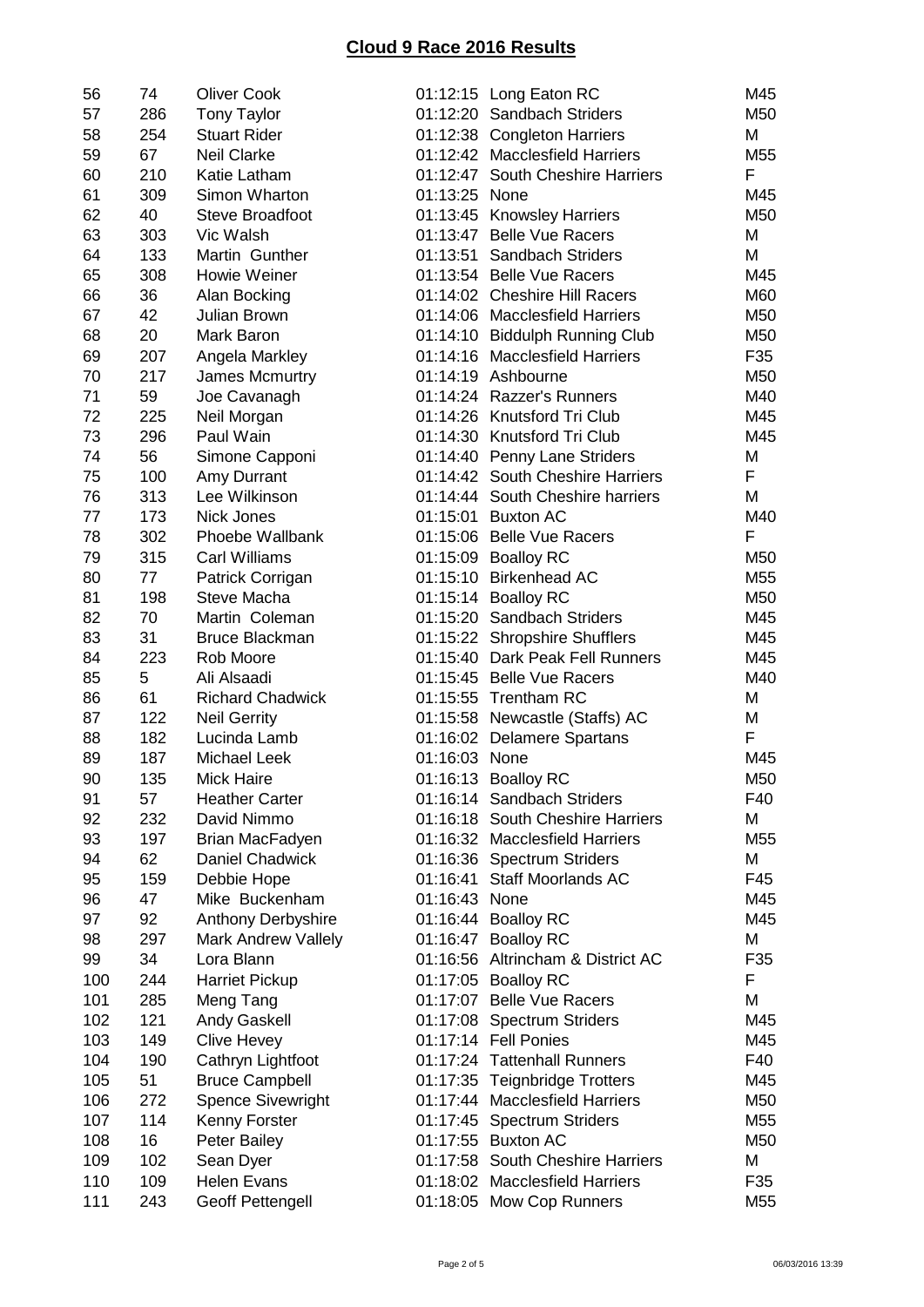| 112 | 239            | <b>Simon Parker</b>            |                 | 01:18:06 Cheshire Hash House Harriers                    | M55             |
|-----|----------------|--------------------------------|-----------------|----------------------------------------------------------|-----------------|
| 113 | 50             | Lee Campbell                   |                 | 01:18:08 Boalloy RC                                      | M50             |
| 114 | 229            | Peter Naylor                   | 01:18:30 None   |                                                          | M               |
| 115 | 118            | Andrea Frost                   |                 | 01:18:43 Macclesfield Harriers                           | F45             |
| 116 | 116            | Michelle Fox                   |                 | 01:18:54 Stafford Harriers                               | F40             |
| 117 | 38             | Dave Booth                     | 01:19:00 None   |                                                          | M               |
| 118 | 49             | Lockie Campbell                |                 | 01:19:16 Altrincham & District AC                        | M55             |
| 119 | 35             | <b>Barry Blyth</b>             |                 | 01:19:22 Macclesfield Harriers                           | M65             |
| 120 | 120            | <b>Bev Ganose</b>              |                 | 01:19:27 Altrincham & District AC                        | F <sub>50</sub> |
| 121 | 53             | Duncan Campbell                | 01:19:30 None   |                                                          | M               |
| 122 | 170            | David Follett                  | 01:19:51        | Mow Cop Runners                                          | M45             |
| 123 | 183            | <b>Guy Lambert</b>             |                 | 01:20:04 Spectrum Striders                               | M               |
| 124 | 73             |                                |                 |                                                          | M50             |
|     | 317            | Jerry Cook<br>Rebecca Williams |                 | 01:20:08 Shepshed RC<br>01:20:09 South Cheshire Harriers |                 |
| 125 |                |                                |                 |                                                          | F35             |
| 126 | 155            | lan Hodkinson                  |                 | 01:20:18 STAFFORD HARRIERS                               | M40             |
| 127 | 277            | <b>James Stables</b>           |                 | 01:20:47 Saddleworth Runners                             | M40             |
| 128 | 172            | Ann-marie Jones                | 01:20:51        | Altrincham & District AC                                 | F60             |
| 129 | 273            | <b>Vicky Smith</b>             |                 | 01:21:05 Belle Vue Racers                                | F35             |
| 130 | 195            | Jane Lowe                      |                 | 01:21:09 spectrum striders                               | F45             |
| 131 | 91             | <b>Andrew Deaville</b>         |                 | 01:21:14 south cheshire harriers                         | M40             |
| 132 | 106            | Craig Edwards                  |                 | 01:21:17 Sandbach Striders                               | M40             |
| 133 | 115            | <b>Phil Fortun</b>             |                 | 01:21:23 Trentham RC                                     | M40             |
| 134 | 29             | <b>Kirsty Birch</b>            |                 | 01:21:32 Macclesfield Harriers                           | F35             |
| 135 | 312            | Liz Whitfield                  |                 | 01:21:38 Spectrum Striders                               | F35             |
| 136 | 60             | Nicola Cavanagh                |                 | 01:21:41 Razzer's Runners                                | F40             |
| 137 | 15             | Chris Bailer                   |                 | 01:21:47 Staff Moorlands AC                              | M               |
| 138 | 226            | David Morris                   |                 | 01:21:49 Cheshire Hash House Harriers                    | M45             |
| 139 | 321            | Stephanie Wood                 |                 | 01:22:00 Macclesfield Harriers                           | F45             |
| 140 | 94             | <b>Andrew Dines</b>            | 01:22:01        | None                                                     | M40             |
| 141 | 194            | Kenny Love                     | 01:22:04 None   |                                                          | M               |
| 142 | 9              | <b>Richard Applewhite</b>      |                 | 01:22:10 Macclesfield Harriers                           | M40             |
| 143 | 233            | Jeffrey Norman                 |                 | 01:22:20 Altrincham & District AC                        | M70             |
| 144 | 305            | <b>Fred Wardle</b>             |                 | 01:22:23 Macclesfield Harriers                           | M60             |
| 145 | 301            | David Wakefield                |                 | 01:22:53 Serpentine London                               | M45             |
| 146 | $\overline{c}$ | Neil Adair                     |                 | 01:23:13 Spectrum Striders                               | M               |
| 147 | 261            | <b>Tom Russell</b>             |                 | 01:23:23 Boalloy RC                                      | M45             |
| 148 | 32             | <b>Tim Blackwell</b>           |                 | 01:23:27 Chorlton Runners                                | M40             |
| 149 | 307            | John Sanderson                 | 01:23:31 None   |                                                          | M45             |
| 150 | 158            | Peter Hooper                   | 01:23:35 None   |                                                          | M55             |
| 151 | 164            | <b>Gordon Hutchins</b>         | 01:23:41        | <b>Sandbach Striders</b>                                 | M50             |
| 152 | 179            | Sophie Isabel Kirk             | 01:23:48        | <b>Macclesfield Harriers</b>                             | F35             |
| 153 | 126            | David Gould                    | 01:24:07        | Mercia Fell Runners Club                                 | M60             |
| 154 | 287            | Andrew Taylor                  |                 | 01:24:47 Belle Vue Racers                                | M               |
|     | 258            | Janet Robertson                |                 |                                                          | F45             |
| 155 |                |                                | 01:24:54 Helsby |                                                          |                 |
| 156 | 43             | <b>Tracey Brown</b>            |                 | 01:25:00 South Cheshire Harriers                         | F <sub>50</sub> |
| 157 | 96             | <b>Robert Dixo</b>             | 01:25:02 None   |                                                          | M45             |
| 158 | 245            | Daniel Pipe                    | 01:25:17 None   |                                                          | M40             |
| 159 | 218            | <b>William Merritt</b>         |                 | 01:25:39 Knowsley Harriers                               | M50             |
| 160 | 316            | Alan Williams                  |                 | 01:26:14 Altrincham & District AC                        | M55             |
| 161 | 76             | <b>Steve Corden</b>            |                 | 01:26:42 Staff Moorlands AC                              | Μ               |
| 162 | 66             | <b>Andrew Clare</b>            | 01:26:54 None   |                                                          | M45             |
| 163 | 260            | lan Russell                    |                 | 01:26:56 Penny Lane Striders                             | M50             |
| 164 | 146            | Victoria Healey                | 01:27:01        | <b>Goyt Valley Striders</b>                              | F35             |
| 165 | 219            | Joanna Miles                   | 01:27:07        | <b>Macclesfield Harriers</b>                             | F <sub>50</sub> |
| 166 | 156            | <b>Rachel Hollins</b>          |                 | 01:27:15 Biddulph Running Club                           | F35             |
| 167 | 224            | John Moorhouse                 |                 | 01:28:00 Cheshire Hash House Harriers                    | M60             |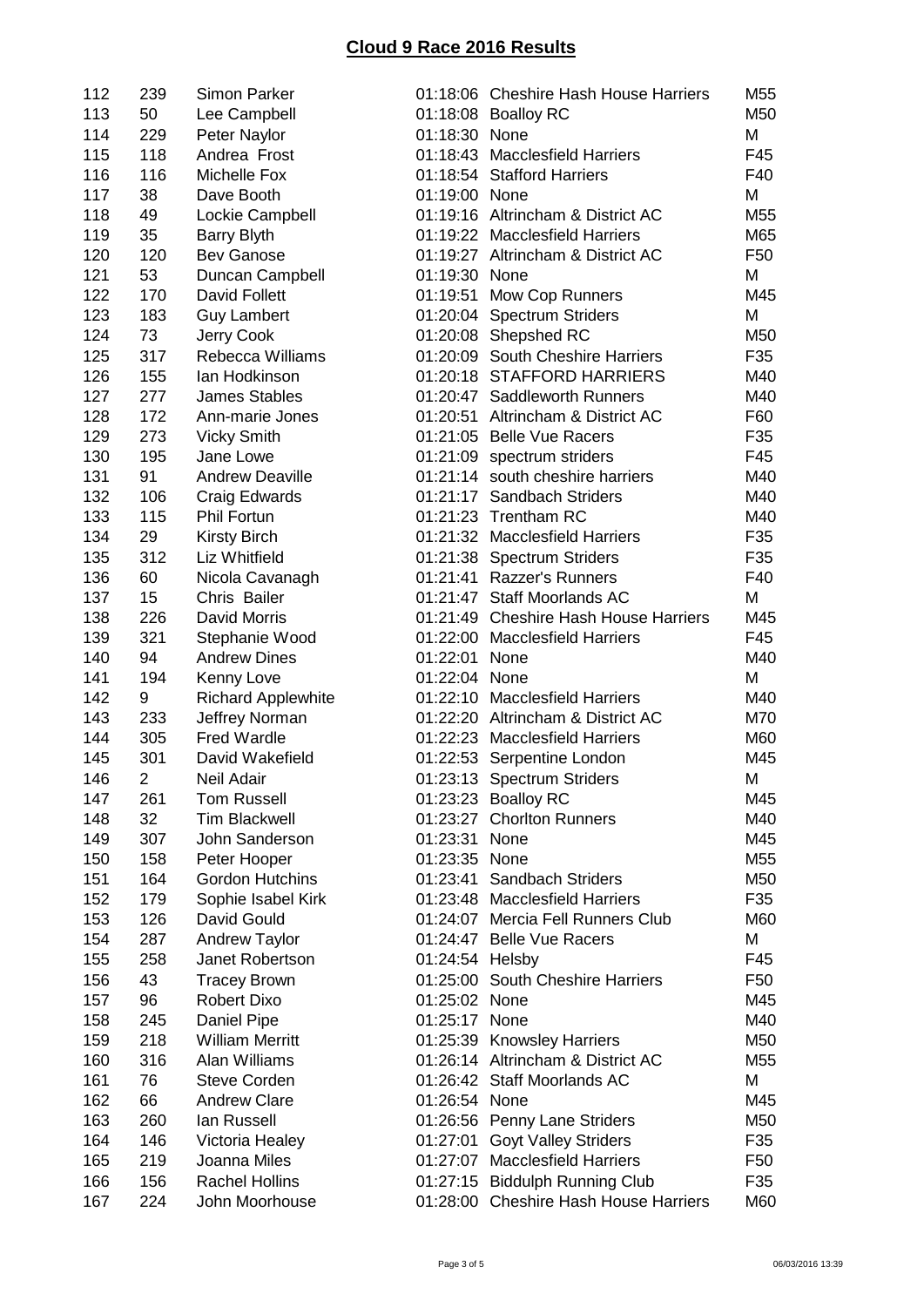| 168 | 255 | Sally Rigby                 |                 | 01:29:08 Boalloy RC                   | F45             |
|-----|-----|-----------------------------|-----------------|---------------------------------------|-----------------|
| 169 | 282 | <b>Alison Sutch</b>         |                 | 01:29:09 Boalloy RC                   | F35             |
| 170 | 323 | <b>Francis Wooff</b>        |                 | 01:29:12 Chorlton Runners             | M50             |
| 171 | 13  | <b>Andrew Ayres</b>         |                 | 01:29:13 Sandbach Striders            | M               |
| 172 | 206 | <b>Nick Markley</b>         | 01:29:20 None   |                                       | M               |
| 173 | 93  | James Dickinson             |                 | 01:29:21 Scarab Tri                   | M45             |
| 174 | 200 | Ran Mackay                  |                 | 01:30:04 Spectrum Striders            | M45             |
| 175 | 75  | Susan Ward                  |                 | 01:30:07 Belper Harriers              | F <sub>50</sub> |
| 176 | 147 | Kate Heathcock              |                 | 01:30:12 Mow Cop Runners              | F45             |
| 177 | 167 | Sarah Jackson               |                 | 01:30:33 Penny Lane Striders          | F35             |
| 178 | 65  | Michael Charman             | 01:30:41        | <b>Spectrum Striders</b>              | M65             |
| 179 | 141 | Samantha Hartley            |                 | 01:30:52 Hyde village Striders        | F               |
| 180 | 153 | Annie Hirsch                |                 | 01:30:54 Belle Vue Racers             | F60             |
| 181 | 10  | <b>Catherine Applewhite</b> | 01:30:56 None   |                                       | F45             |
| 182 | 139 | Roger Harrison              |                 | 01:31:05 Cheshire Hash House Harriers | M60             |
| 183 | 248 | <b>Graham Povey</b>         | 01:31:11        | None                                  | M40             |
| 184 | 227 | Carole Morrison             |                 | 01:31:39 Pensby Runners               | F <sub>50</sub> |
| 185 | 216 | Gordon Mcleod               |                 | 01:31:42 Pensby Runners               | M55             |
| 186 | 251 | Sarah Proudmore             |                 |                                       | F45             |
|     |     |                             |                 | 01:32:00 Boalloy RC                   |                 |
| 187 | 234 | Patrick O'brien             |                 | 01:32:03 Belle Vue Racers             | M60             |
| 188 | 314 | <b>Emily Williams</b>       |                 | 01:32:10 Chorlton Runners             | F35             |
| 189 | 148 | Jon Heathfield              |                 | 01:32:23 Dark Peak Fell Runners       | M50             |
| 190 | 131 | <b>Neville Griffiths</b>    |                 | 01:32:25 Spectrum Striders            | M70             |
| 191 | 79  | Arthur Cross                |                 | 01:32:26 Knowsley Harriers            | M55             |
| 192 | 45  | <b>Helen Brunt</b>          |                 | 01:32:42 Belper Harriers              | F               |
| 193 | 253 | John Richards               |                 | 01:33:06 Stockport Harriers           | M               |
| 194 | 310 | Mark Wheelton               |                 | 01:33:18 Macclesfield Harriers        | M55             |
| 195 | 281 | Lucinda Stone               | 01:33:21        | Staff Moorlands AC                    | F40             |
| 196 | 289 | Dave Thompson               |                 | 01:33:25 Spectrum Striders            | M <sub>55</sub> |
| 197 | 113 | David Forshaw               |                 | 01:33:28 Buxton AC                    | M45             |
| 198 | 137 | Warren Hamlin               |                 | 01:33:44 Cheshire                     | M               |
| 199 | 46  | Sue Buck                    | 01:33:58 Helsby |                                       | F45             |
| 200 | 262 | <b>Linette Ruston</b>       |                 | 01:35:04 Goyt Valley Striders         | F40             |
| 201 | 201 | Lisa Mackay                 |                 | 01:35:06 Spectrum Striders            | F45             |
| 202 | 235 | Andrea O'neill              |                 | 01:35:14 Boalloy RC                   | F45             |
| 203 | 108 | Leah Evans                  |                 | 01:35:40 Belle Vue Racers             | F               |
| 204 | 199 | <b>Richard Macilwaine</b>   |                 | 01:35:47 Spectrum Striders            | M55             |
| 205 | 294 | Rachel Trpeski              |                 | 01:35:51 Boalloy RC                   | F40             |
| 206 | 240 | <b>Katy Parker</b>          |                 | 01:35:54 Cheshire Hash House Harriers | F <sub>50</sub> |
| 207 | 17  | <b>Stewart Bailey</b>       |                 | 01:35:55 Cheshire Hash House Harriers | M45             |
| 208 | 44  | Chris Brumby                |                 | 01:36:05 Sandbach Striders            | M50             |
| 209 | 326 | <b>Helen Kirk</b>           |                 | 01:36:06 Dark Peak Fell Runners       | F               |
| 210 | 293 | Chris Toyne                 | 01:36:28 None   |                                       | M45             |
| 211 | 123 | <b>Beverley Golden</b>      |                 | 01:36:46 Buxton AC                    | F35             |
| 212 | 41  | Sam Brookes                 |                 | 01:36:48 South Cheshire Harriers      | F40             |
| 213 | 163 | <b>Cheryl Hutchins</b>      |                 | 01:36:58 Sandbach striders            | F <sub>55</sub> |
| 214 | 161 | <b>Beth Howard</b>          |                 | 01:37:03 Chorlton Runners             | F               |
| 215 | 130 | Lea Gregson                 | 01:37:09 None   |                                       | F35             |
| 216 | 80  | Jacqueline Crowther         |                 | 01:38:05 Hyde Village Striders        | F50             |
| 217 | 324 | Stephen Wright              | 01:38:20 None   |                                       | Μ               |
| 218 | 236 | Nicky Owen                  |                 | 01:38:41 Cheshire Hash House Harriers | F <sub>55</sub> |
| 219 | 58  | <b>Nick Carter</b>          |                 | 01:38:56 Cheshire Hash house harriers | M60             |
| 220 | 264 | Dick Scroop                 |                 | 01:39:33 Mercia Fell Runners Club     | M65             |
| 221 | 132 | <b>Colin Grime</b>          |                 | 01:39:45 Spectrum Striders            | M70             |
| 222 | 186 | Nigel Lee                   |                 | 01:40:19 Newcastle (Staffs) AC        | M60             |
| 223 | 212 | <b>Robert Mccurrie</b>      | 01:40:35 None   |                                       | M45             |